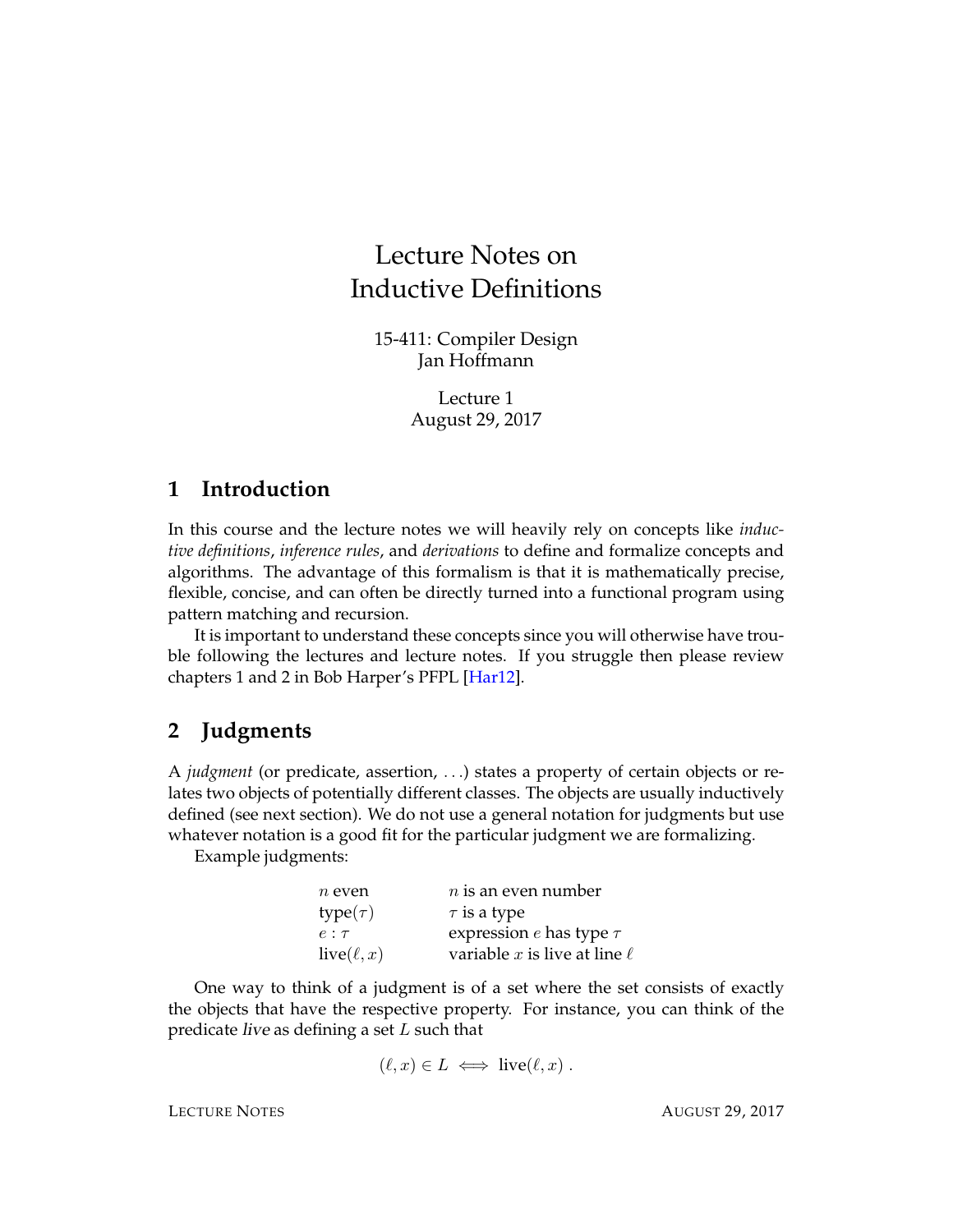# **3 Inductive Definitions**

Most judgments that you will see in this course talk about C0 programs and are defined inductively. It is likely that you are already familiar with inductive definitions. Most certainly, you have seen proofs by induction on the natural numbers: To prove a statement  $A(n)$ , you first prove that  $A(n)$  holds for  $n = 0$  and then you prove that  $A(n)$  implies  $A(n + 1)$  for all natural numbers n. One way to look at such a proof is that you *inductively define* a proof for every number n. However, we cannot only inductively define proofs but also other objects.

For example, we can define the natural numbers themselves inductively. We say that set  $\mathbb N$  of natural numbers is inductively defined by the following two rules.

1.  $nat(0)$ 

and

2. If nat(*n*) then nat( $n + 1$ ).

An inductive definition always implies that we are looking for the smallest set such that the given rules hold.<sup>[1](#page-1-0)</sup> For example, the two previous rules hold for the natural numbers as well as for the integers. We have

```
0 \in \mathbb{N}n \in \mathbb{N} \implies n+1 \in \mathbb{N}0 \in \mathbb{Z}n \in \mathbb{Z} \implies n + 1 \in \mathbb{Z}.
```
But an inductive interpretation of the rules leads to the natural numbers since  $\mathbb N$  is the smallest set for which rules (1) and (2) hold.

Another example of an inductive definition is given by the following rules.

\n- (a) 
$$
leq(0,0)
$$
\n- (b)  $leq(n,m) \implies leq(n+1,m+1)$
\n- (c)  $leq(n,m) \implies leq(n,m+1)$
\n

The first rule says that 0 is less or equal to 0. The second rule says that if  $n$  is less or equal to *m* then  $n + 1$  is less or equal to  $m + 1$ . The judgment then formalizes the familiar relation  $n \leq m$  on natural numbers.

**Exercise:** Prove that N is indeed the smallest set for which (1) and (2) hold. Hint: Prove by induction that if S satisfies (1) and (2) and  $n \in \mathbb{N}$  then  $n \in S$ .

**Exercise:** Prove that  $n \leq m$  iff leq $(n, m)$ .

<span id="page-1-0"></span><sup>&</sup>lt;sup>1</sup>We will later say that  $N$  is the smallest set that is closed under the two derivation rules.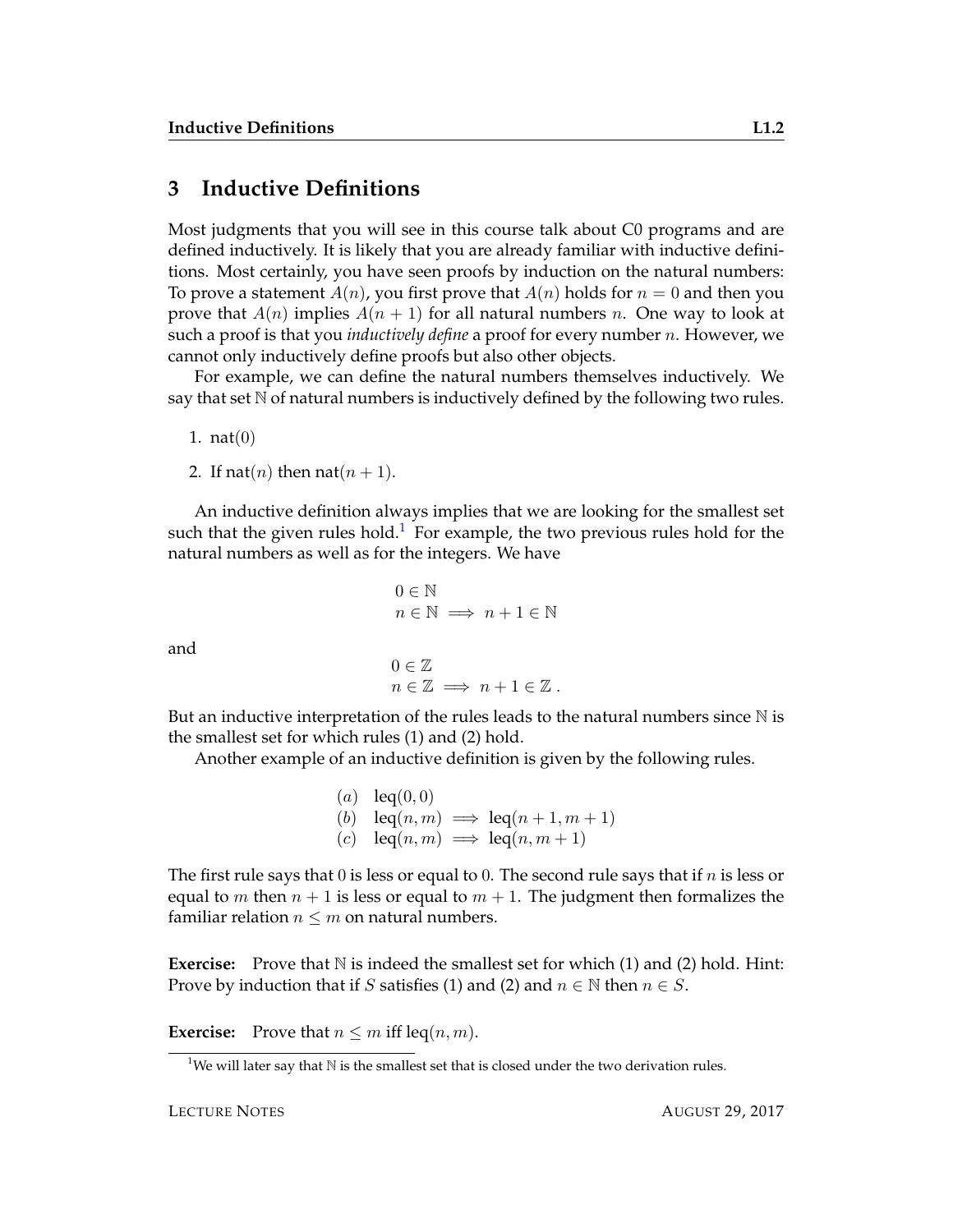## **4 Inference Rules**

If inductive definitions are as simple as the examples nat(*n*) and leq(*n*, *m*) then it is straightforward to write them down in the way we have done in the previous section. However, inductive definitions that involve programming languages tend to be more complex. The have both more rules and the rules themselves have more preconditions. As a result, it is more concise to formulate inductive definitions using *inference rules*.

Assume a given inductive definition with a rules of the form

$$
P_1
$$
 and ... and  $P_n \implies P$ .

From now on, we will write such rules as

$$
\begin{array}{c}\nP_1 \\
\cdots \\
P_n \\
\hline\nP\n\end{array}
$$
\n(Rule<sub>1</sub>)

We call  $P_1, \ldots, P_n$  the premises of the rule and we call P the conclusion of the rule. If  $n = 0$  then the rules does not have premises and we call it a leaf or an axiom.

Let us consider our two examples again. The judgment nat(*n*) is define by the following two rules.

$$
\frac{\text{nat}(n)}{\text{nat}(0)} \ N_1 \qquad \frac{\text{nat}(n)}{\text{nat}(n+1)} \ N_2
$$

The judgment  $\text{leg}(n, m)$  can is defined by the following rules.

$$
\frac{\text{leq}(n,m)}{\text{leq}(0,0)} L_1 \qquad \qquad \frac{\text{leq}(n,m)}{\text{leq}(n+1,m+1)} L_2 \qquad \qquad \frac{\text{leq}(n,m)}{\text{leq}(n,m+1)} L_3
$$

#### **5 Derivations**

If we inductively apply the inference rules then we obtain a *derivation* of a judgment. A derivation can be seen as a tree with axioms (or leaf rules) at the leaves. It is a proof that a particular judgment holds.

For example, we can derive the judgment  $nat(3)$  as follows.

$$
\frac{\overline{\text{nat}(0)}}{\overline{\text{nat}(1)}} \frac{N_1}{N_2}
$$

$$
\frac{\overline{\text{nat}(1)}}{\overline{\text{nat}(3)}} \frac{N_2}{N_2}
$$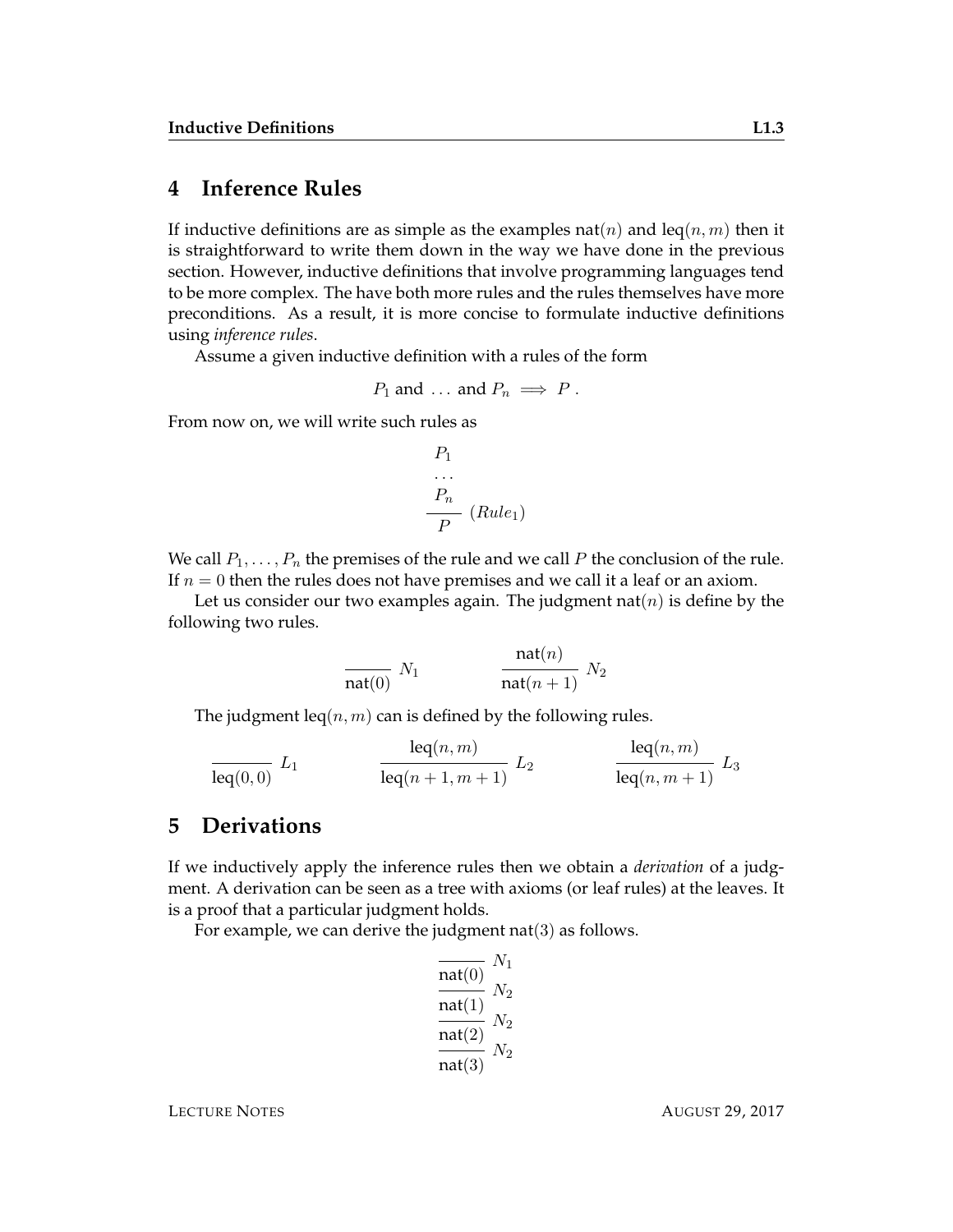The derivation proofs that 3 is a natural number. Since we only have one or zero premises in our rules, the derivation is a degenerated tree with only one branch.

We can read such a derivation either from top to bottom or from bottom to top. If we start at the bottom then we construct the derivation starting with the judgment nat(3) that we would like to derive. Since  $3 \neq 0$  the only rule we can apply is  $N_2$ . We then have to find a derivation for the premise nat(2) of the rule and so on.

**Exercise:** Use the rules  $L_1$ ,  $L_2$ , and  $L_3$  to derive the judgment leq(3, 4).

#### **6 Induction and Derivations**

We have now seen to seemingly different interpretations of inductive rules. The first interpretation was that the rules define the smallest set that is closed under application of the rules (like  $\mathbb N$  for the judgment nat( $\cdot$ )). The second interpretation was that a judgment holds iff there is a derivation of that judgment using the rules.

Fortunately, it turns out that both interpretations are identical. In other words, there is a derivation of a judgment  $P(o_1, \ldots, o_n)$  iff  $\vec{o} \in S$  where S is the smallest set that is closed under the rules of the judgment.

#### **7 Modes of a Judgment**

As mentioned in the introduction, it is possible to define functions using rules. For every inductive definition we can define the *characteristic function* that determines for a given input if the judgment holds for this input or not. Consider again the inductive definition of of leq(n, m). We can turn it into a function LEQ : Nat  $\rightarrow$ Nat  $\rightarrow$  Bool that evaluates to true for inputs n, m iff leq(n, m).

 $LEQ(0,0) = true$  $LEQ(n,m) = (* What rule to implement? *)$ 

But we run into a problem. To get an efficient and easily-implementable function we would like that at most one rule is applicable for a given input. Otherwise, we would need to backtrack in the translation of the inductive definition into a recursive function. So we define

$$
\frac{\text{leq}(n,m)}{\text{leq}(0,0)} L'_1 \qquad \frac{\text{leq}(n,m)}{\text{leq}(n+1,m+1)} L'_2 \qquad \frac{\text{leq}(0,m)}{\text{leq}(0,m+1)} L'_3
$$

Now the direct translation yields the following function.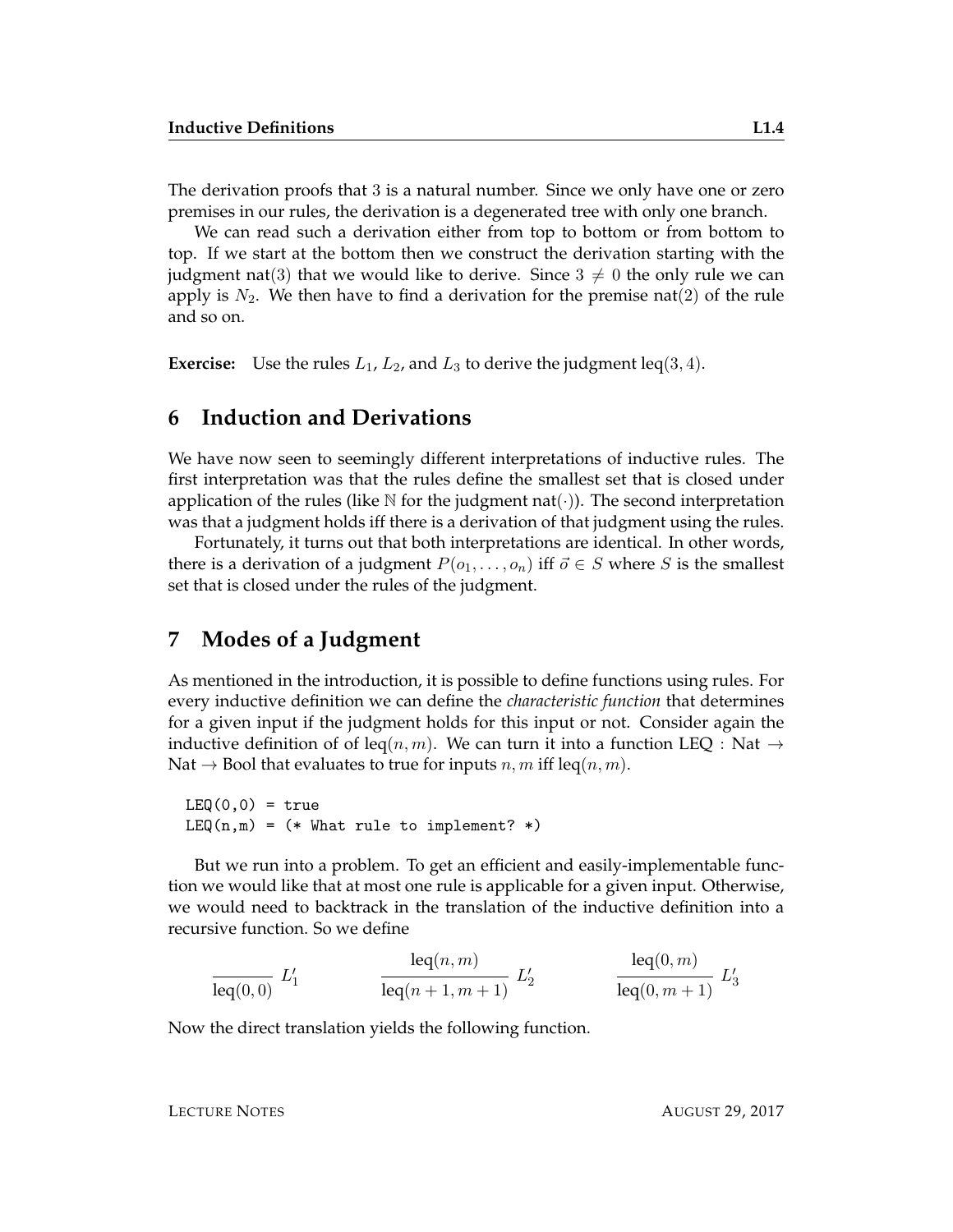```
LEQ(0,0) = true
LEQ(0, m+1) = LEQ(0, m)LEQ(n+1,m+1) = LEQ(n,m)LEQ(\_ ,\_ ) = false
```
Note that the last case can be changed to  $LEQ(n+1,0) = false$ .

In addition to the characteristic function, inference rules can sometimes also be turned into other functions by interpreting some arguments of the judgments as an input and other arguments as the output. We call such a view on the judgment the *mode of a judgment.* Some judgments allow for different modes.

Consider for example the judgment  $add(n_1, n_2, n)$  which that expresses that  $n_1 + n_2 = n$ . It is defined by the following inference rules.

> $\operatorname{add}(0,n,n)$  $A_1$  $\operatorname{add}(m,n,k)$  $add(m+1, n, k+1)$  $A_2$

Like in the previous example, we could use the mode that all three arguments of the judgment are inputs. However, we know that addition is a function, that is, for a given natural numbers  $n_1$  and  $n_2$ , there is at exactly on n such that add $(n_1, n_2, n)$ . So we can consider another mode at which the first two arguments of the judgment are the inputs and the third argument is the output. The rule A1 then reads at follows. Given the arguments 0 and  $n$ , we return  $n$ . The rule  $A2$  reads: Given the arguments  $m + 1$  and n we recursively apply the judgment to m and n, and obtain k such that add $(m, n, k)$ . We then return  $k + 1$ . In this way, the judgment describes the usual recursive addition function.

**Exercise:** Show that the rules  $L'_1, L'_2$ , and  $L'_3$  are equivalent to the rules  $L_1, L_2$ , and  $L_3$ . Hint: You need to show that there exists a derivation of leq $(n, m)$  using the primed rules iff there is a derivation of leq $(n, m)$  using the original rules.

**Exercise:** Define the characteristic function of the judgment  $add(m, n, k)$ .

### **8 Computing the Set of a Judgment**

Sometimes we are also interested in computing the set of all objects for which a judgment holds. For example, for the judgment live  $(\ell, x)$  we would like to compute a set  $S \subseteq D \times D$  such that

$$
(\ell, x) \in S \iff \text{live}(\ell, x) .
$$

Here, we assume again that live is defined by the rules  $L_1$ ,  $L_2$ , and  $L_3$ . However, we assume that the rules are restricted to some domain  $D = [0, n] \subseteq \mathbb{N}$  that is a